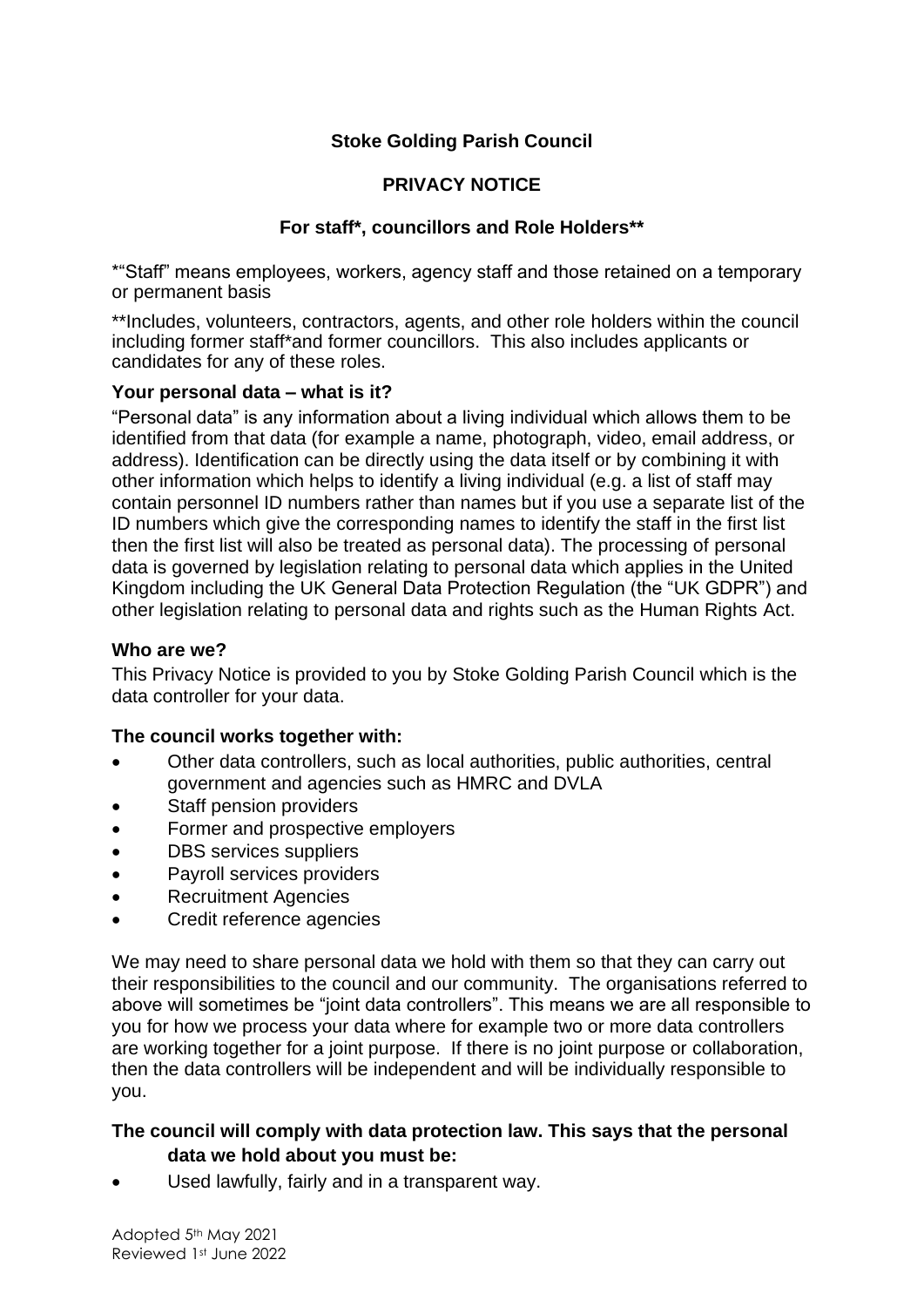- Collected only for valid purposes that we have clearly explained to you and not used in any way that is incompatible with those purposes.
- Relevant to the purposes we have told you about and limited only to those purposes.
- Accurate and kept up to date.
- Kept only as long as necessary for the purposes we have told you about.
- Kept and destroyed securely including ensuring that appropriate technical and security measures are in place to protect your personal data to protect personal data from loss, misuse, unauthorised access and disclosure.

# **What data do we process?**

- Names, titles, and aliases, photographs.
- Start date / leaving date
- Contact details such as telephone numbers, addresses, and email addresses.
- Where they are relevant to our legal obligations, or where you provide them to us, we may process information such as gender, age, date of birth, marital status, nationality, education/work history, academic/professional qualifications, employment details, hobbies, family composition, and dependants.
- Non-financial identifiers such as passport numbers, driving licence numbers, vehicle registration numbers, taxpayer identification numbers, staff identification numbers, tax reference codes, and national insurance numbers.
- Financial identifiers such as bank account numbers, payment card numbers, payment/transaction identifiers, policy numbers, and claim numbers.
- Financial information such as National Insurance number, pay and pay records, tax code, tax and benefits contributions, expenses claimed.
- Other operational personal data created, obtained, or otherwise processed in the course of carrying out our activities, including but not limited to, CCTV footage, recordings of telephone conversations, IP addresses and website visit histories, logs of visitors, and logs of accidents, injuries and insurance claims.
- Next of kin and emergency contact information
- Recruitment information (including copies of right to work documentation, references and other information included in a CV or cover letter or as part of the application process and referral source (e.g. agency, staff referral))
- Location of employment or workplace.
- Other staff data (not covered above) including; level, performance management information, languages and proficiency; licences/certificates, immigration status; employment status; information for disciplinary and grievance proceedings; and personal biographies.
- CCTV footage and other information obtained through electronic means such as swipe card records.
- Information about your use of our information and communications systems.

# **We use your personal data for some or all of the following purposes: -**

Please note: We need all the categories of personal data in the list above primarily to allow us to perform our contract with you and to enable us to comply with legal obligations.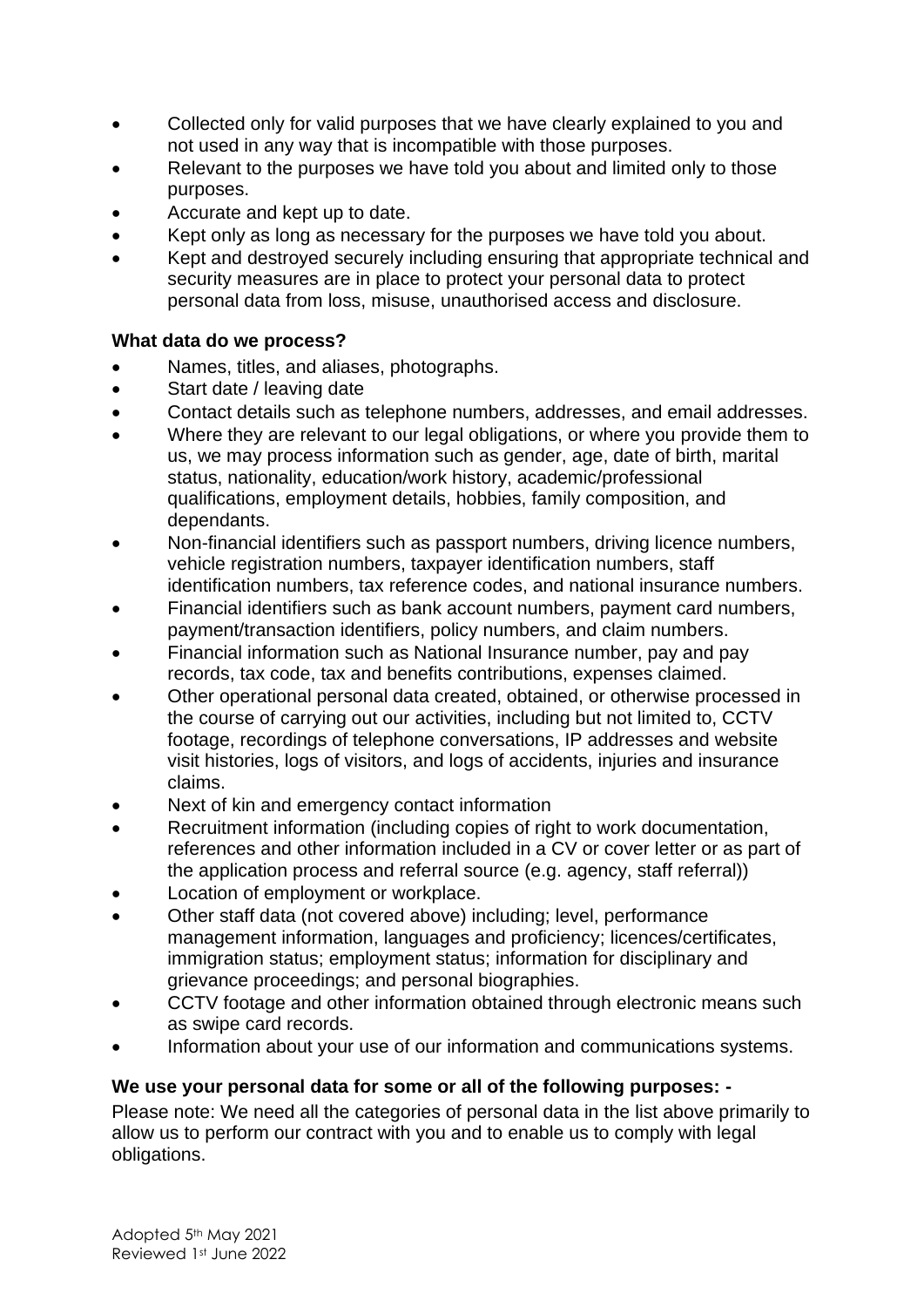- Making a decision about your recruitment or appointment.
- Determining the terms on which you work for us.
- Checking you are legally entitled to work in the UK.
- Paying you and, if you are an employee, deducting tax and National Insurance contributions.
- Providing any contractual benefits to you
- Liaising with your pension provider.
- Administering the contract, we have entered into with you.
- Management and planning, including accounting and auditing.
- Conducting performance reviews, managing performance and determining performance requirements.
- Making decisions about salary reviews and compensation.
- Assessing qualifications for a particular job or task, including decisions about promotions.
- Conducting grievance or disciplinary proceedings.
- Making decisions about your continued employment or engagement.
- Making arrangements for the termination of our working relationship.
- Education, training and development requirements.
- Dealing with legal disputes involving you, including accidents at work.
- Ascertaining your fitness to work.
- Managing sickness absence.
- Complying with health and safety obligations.
- To prevent fraud.
- To monitor your use of our information and communication systems to ensure compliance with our IT policies.
- To ensure network and information security, including preventing unauthorised access to our computer and electronic communications systems and preventing malicious software distribution.
- To conduct data analytics studies to review and better understand employee retention and attrition rates.
- Equal opportunities monitoring.
- To undertake activity consistent with our statutory functions and powers including any delegated functions.
- To maintain our own accounts and records;
- To seek your views or comments;
- To process a job application;
- To administer councillors' interests
- To provide a reference.

Our processing may also include the use of CCTV systems for monitoring purposes.

Some of the above grounds for processing will overlap and there may be several grounds which justify our use of your personal data.

We will only use your personal data when the law allows us to. Most commonly, we will use your personal data in the following circumstances:

- Where we need to perform the contract, we have entered into with you.
- Where we need to comply with a legal obligation.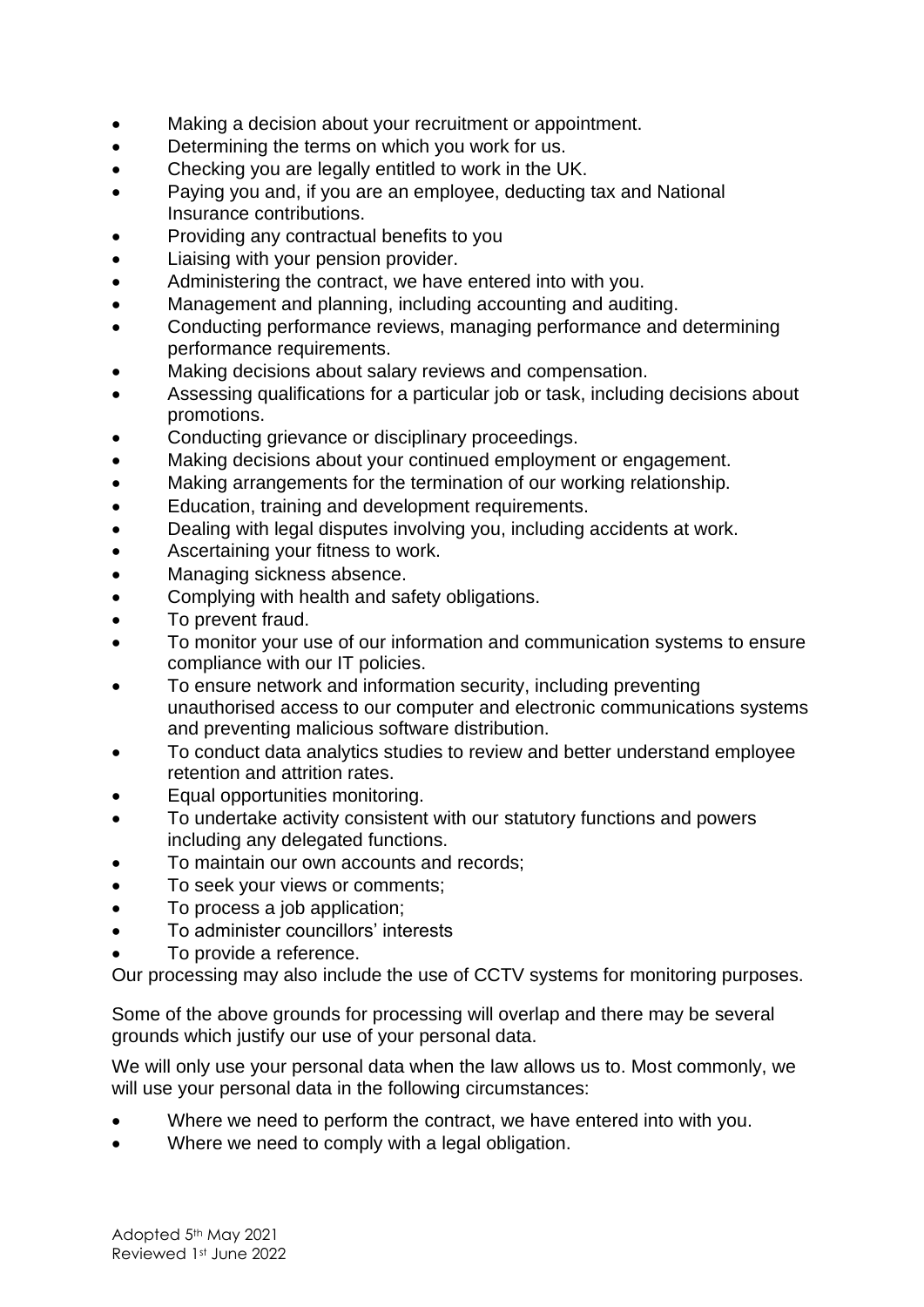We may also use your personal data in the following situations, which are likely to be rare:

- Where we need to protect your interests (or someone else's interests).
- Where it is needed in the public interest for for official purposes].

#### **How we use sensitive personal data**

- We may process sensitive personal data relating to staff, councillors and role holders including, as appropriate:
	- information about your physical or mental health or condition in order to monitor sick leave and take decisions on your fitness for work;
	- your racial or ethnic origin or religious or similar information in order to monitor compliance with equal opportunities legislation;
	- in order to comply with legal requirements and obligations to third parties.
- These types of data are described in the UK GDPR as "Special categories of data" and require higher levels of protection. We need to have further justification for collecting, storing and using this type of personal data.
- We may process special categories of personal data in the following circumstances:
	- In limited circumstances, with your explicit written consent.
	- Where we need to carry out our legal obligations.
	- Where it is needed in the public interest, such as for equal opportunities monitoring or in relation to our pension scheme.
	- Where it is needed to assess your working capacity on health grounds, subject to appropriate confidentiality safeguards.
- Less commonly, we may process this type of personal data where it is needed in relation to legal claims or where it is needed to protect your interests (or someone else's interests) and you are not capable of giving your consent, or where you have already made the information public.

#### **Do we need your consent to process your sensitive personal data?**

- We do not need your consent if we use your sensitive personal data in accordance with our rights and obligations in the field of employment and social security law.
- In limited circumstances, we may approach you for your written consent to allow us to process certain sensitive personal data. If we do so, we will provide you with full details of the personal data that we would like and the reason we need it, so that you can carefully consider whether you wish to consent.
- You should be aware that it is not a condition of your contract with us that you agree to any request for consent from us.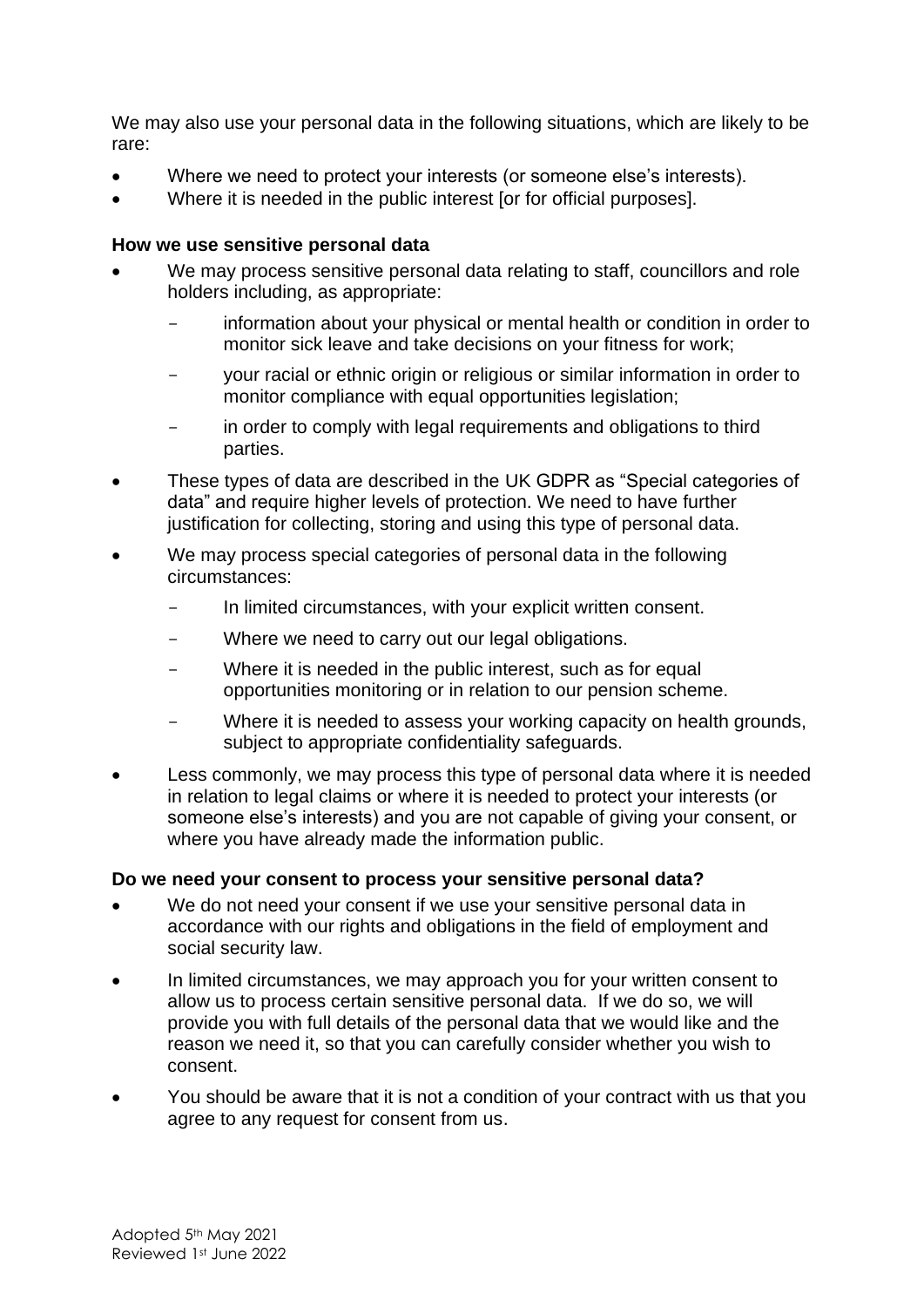#### **Information about criminal convictions**

- We may only use personal data relating to criminal convictions where the law allows us to do so. This will usually be where such processing is necessary to carry out our obligations and provided, we do so in line with our data protection policy.
- Less commonly, we may use personal data relating to criminal convictions where it is necessary in relation to legal claims, where it is necessary to protect your interests (or someone else's interests) and you are not capable of giving your consent, or where you have already made the information public.
- We will only collect personal data about criminal convictions if it is appropriate given the nature of the role and where we are legally able to do so. Where appropriate, we will collect personal data about criminal convictions as part of the recruitment process or we may be notified of such personal data directly by you in the course of you working for us.

#### **What is the legal basis for processing your personal data?**

Some of our processing is necessary for compliance with a legal obligation.

We may also process data if it is necessary for the performance of a contract with you, or to take steps to enter into a contract.

We will also process your data in order to assist you in fulfilling your role in the council including administrative support or if processing is necessary for compliance with a legal obligation.

### **Sharing your personal data**

Your personal data will only be shared with third parties including other data controllers where it is necessary for the performance of the data controllers' tasks or where you first give us your prior consent. It is likely that we will need to share your data with:

- Our agents, suppliers and contractors. For example, we may ask a commercial provider to manage our HR/ payroll functions, or to maintain our database software;
- Other persons or organisations operating within local community.
- Other data controllers, such as local authorities, public authorities, central government and agencies such as HMRC and DVLA
- Staff pension providers
- Former and prospective employers
- DBS services suppliers
- Payroll services providers
- Recruitment Agencies
- Credit reference agencies
- Professional advisors
- Trade unions or employee representatives

### **How long do we keep your personal data?**

We will keep some records permanently if we are legally required to do so. We may keep some other records for an extended period of time. For example, it is currently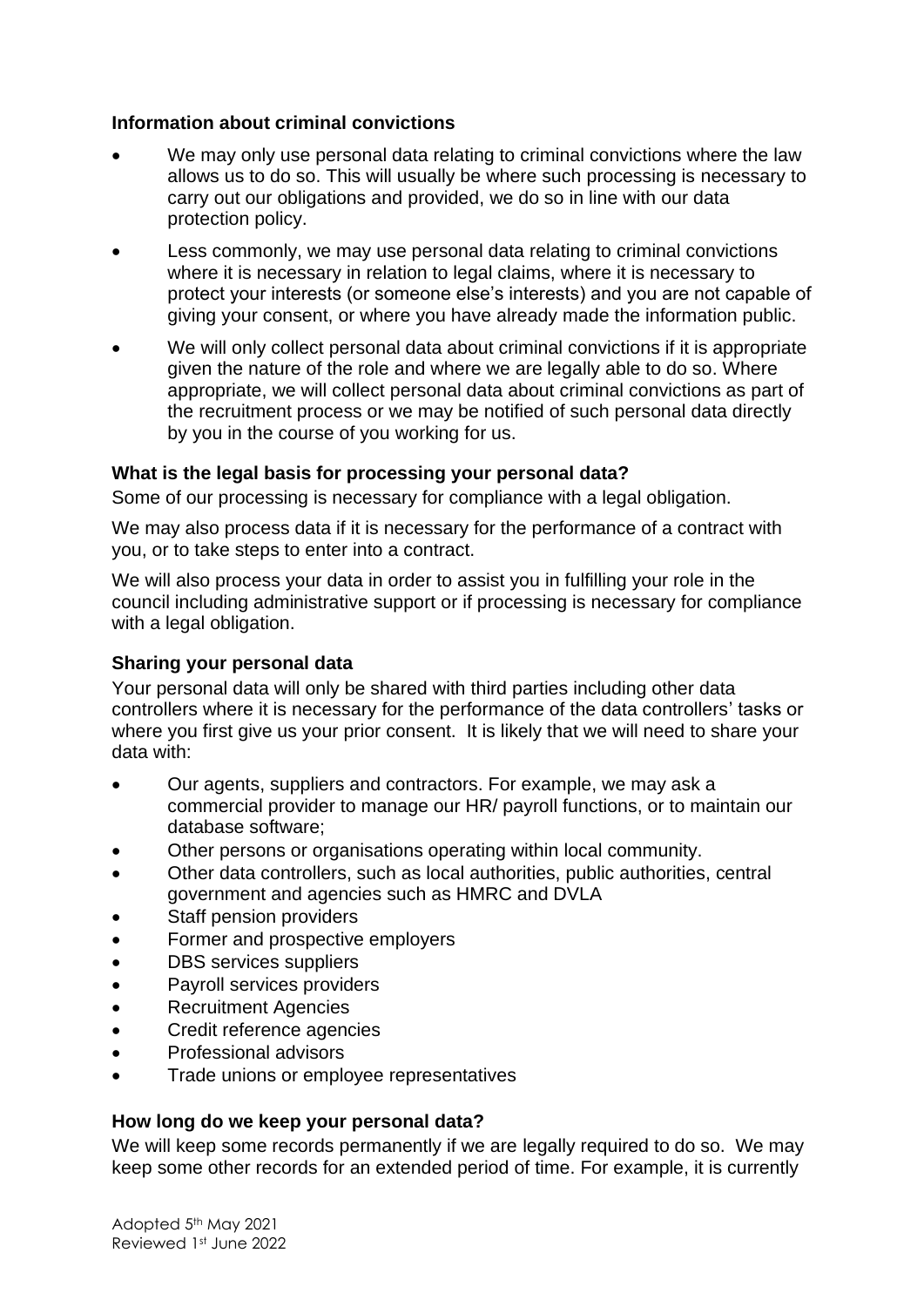best practice to keep financial records for a minimum period of 8 years to support HMRC audits or provide tax information. We may have legal obligations to retain some data in connection with our statutory obligations as a public authority. The council is permitted to retain data in order to defend or pursue claims. In some cases, the law imposes a time limit for such claims (for example 3 years for personal injury claims or 6 years for contract claims). We will retain some personal data for this purpose as long as we believe it is necessary to be able to defend or pursue a claim. In general, we will endeavour to keep data only for as long as we need it. This means that we will delete it when it is no longer needed.

### **Your responsibilities**

It is important that the personal data we hold about you is accurate and current. Please keep us informed if your personal data changes during your working relationship with us.

#### **Your rights in connection with personal data**

You have the following rights with respect to your personal data: -

When exercising any of the rights listed below, in order to process your request, we may need to verify your identity for your security. In such cases we will need you to respond with proof of your identity before you can exercise these rights.

#### *1. The right to access personal data we hold on you*

- At any point you can contact us to request the personal data we hold on you as well as why we have that personal data, who has access to the personal data and where we obtained the personal data from. Once we have received your request, we will respond within one month.
- There are no fees or charges for the first request but additional requests for the same personal data or requests which are manifestly unfounded or excessive may be subject to an administrative fee.

### *2. The right to correct and update the personal data we hold on you*

If the data we hold on you is out of date, incomplete or incorrect, you can inform us and your data will be updated.

### *3. The right to have your personal data erased*

- If you feel that we should no longer be using your personal data or that we are unlawfully using your personal data, you can request that we erase the personal data we hold.
- When we receive your request, we will confirm whether the personal data has been deleted or the reason why it cannot be deleted (for example because we need it for to comply with a legal obligation).

#### *4. The right to object to processing of your personal data or to restrict it to certain purposes only*

• You have the right to request that we stop processing your personal data or ask us to restrict processing. Upon receiving the request, we will contact you and let you know if we are able to comply or if we have a legal obligation to continue to process your data.

### *5. The right to data portability*